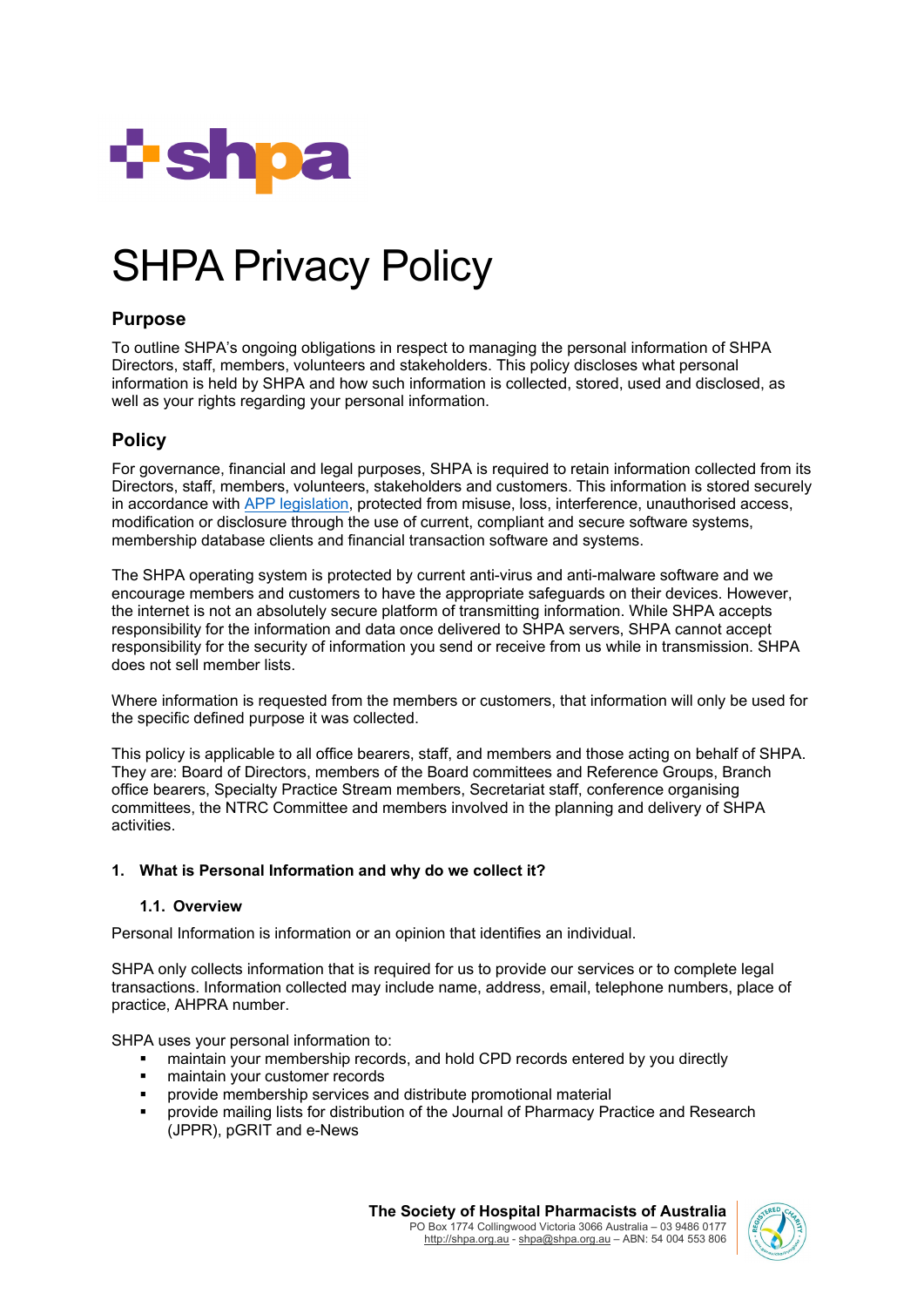- complete financial transactions such as payments and receipts
- **•** comply with all applicable laws

SHPA does not collect, hold, use or disclose sensitive information about you.

The SHPA collects personal information for the primary purpose of providing services and information to members, stakeholders, clients and for marketing. The SHPA may also use personal information for secondary purposes closely related to the primary purpose, where it would be reasonably expected. Where appropriate and where possible, the SHPA explains the reasons for collecting the information and how it is to be used.

SHPA may from time to time contact you regarding our education, activities, membership and our publications. We may also inform you of any new developments, goods or services that we believe may be of interest to you.

You may opt-out of receiving this material through the unsubscribe function on each direct communication, amending your communication preferences on your account via the website or by notifying us on [shpa@shpa.org.au.](mailto:shpa@shpa.org.au)

SHPA only uses the most recent and up-to-date information you provide to us. Every effort is made to maintain accurate information, with prompts regarding changes to your personal information requested from time to time. For example, members are reminded to update or amend their personal information at the annual membership renewal. In addition, members can logon to the SHPA website to update or amend their personal information at any time.

#### **1.2. Sensitive Information**

Sensitive information is defined in *the Privacy Act* to include information or opinion about such things as an individual's racial or ethnic origin, political opinions, membership of a political Association, religious or philosophical beliefs, membership of a trade union or other professional body, criminal record or health information. Sensitive information will be used by the SHPA only:

- for the primary purpose for which it was obtained
- for a secondary purpose that is directly related to the primary purpose
- with consent
- where required or authorised by law.

SHPA collects information that is necessary to administer the accounts of members and customers in the provision of services and goods. In addition, it helps us improve our level of service to you and maximise the benefits you enjoy. SHPA also collects information from suppliers to facilitate logistics and accounting purposes, and to comply with legal and accounting requirements

SHPA may collect information in a range of ways, including:

- when you provide it directly to SHPA, for example, by submission via our website, any electronic or paper forms, email, surveys, telephone or social media conversation
- in the course of providing you with your requested goods or services from publicly available sources (e.g. Australian Health Practitioner Regulation Agency website)
- from our records of your use of our services (e.g. accessing SHPA website, viewing SHPA e-News, subscriptions to CPD e-News)

### **1.3. Third Parties**

Where reasonable and practicable to do so, the SHPA will collect personal information only from an individual. However, in some circumstances the SHPA may be provided with information by third parties. In such a case the SHPA will notify the individual concerned when it collects personal information from a third party either at the time of collection or as soon as practicable thereafter.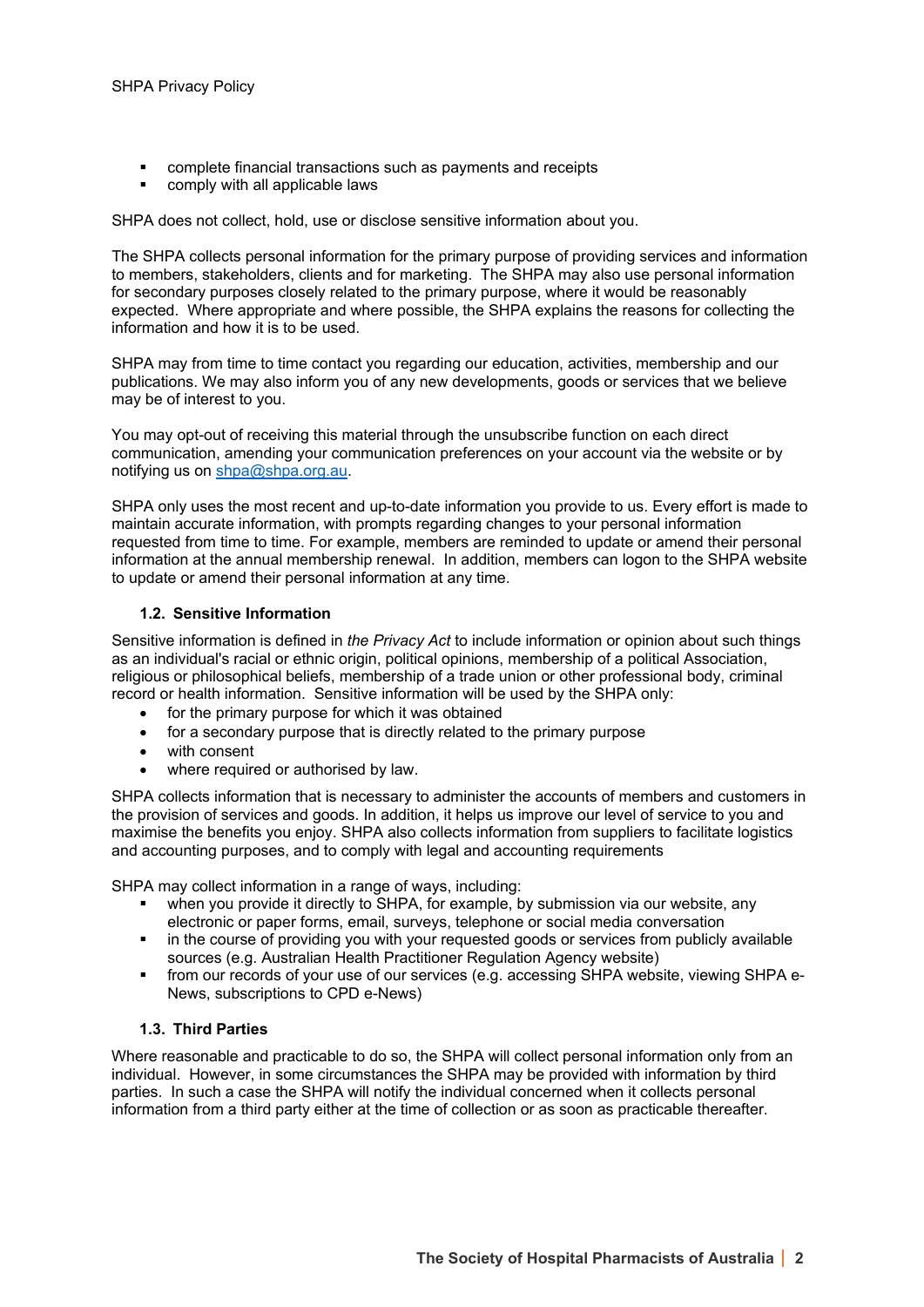### **1.4. Website Information**

The SHPA website 'www.shpa.org.au' is owned and operated by the SHPA. The SHPA also owns and operates other websites from time to time for specific purposes (eg MM Conference).

The SHPA gathers user information through membership data, optional, voluntary requests to receive electronic information and publications, to participate in forums, to register for conferences and other events and in polls and surveys. Users may remove themselves from these mailing lists by following the link provided.

From time to time the SHPA may offer polls or surveys to users so they can share their opinions with the SHPA. It is optional for the user to supply a name and other details. Results of polls are aggregated and are not identifiable to any particular user. The SHPA may share the aggregated demographic information with sponsors, advertisers and partners. The SHPA never shares any information about specific individuals with any third party.

The SHPA never shares information about individual users or mailing lists with third parties, including advertisers, sponsors or partners, except to comply with applicable law or for a valid legal process or to protect the personal safety of our users or the public.

#### **2. SHPA privacy statement**

SHPA will

- only collect personal information for lawful purposes and only if the personal information is necessary for one or more of the SHPA's functions or activities
- only collect personal information from the individual to whom it relates when reasonably possible. When the SHPA collects personal information from a third party, the individual concerned will be notified either at the time of collection or as soon as practicable thereafter
- state what the personal information will be used for and who will receive the personal information
- state if the collection is voluntary, and the consequences for individuals if it is not, or only in part, provided
- provide contact details regarding who to contact about access to and correction of the personal information
- take reasonable steps to ensure that personal information holdings are relevant, accurate, up to date, complete and that the collection does not unreasonably intrude on the personal affairs of individuals
- retain personal information for no longer than is necessary and then dispose of it lawfully and securely
- protect personal information from loss, unauthorised access, use, modification or disclosure or other misuse
- ensure that all reasonable steps are taken to ensure that personal information is not used or disclosed by external service providers without authorisation.

## **Compliance**

SHPA operates in accordance with the *[Australian Privacy Principles](https://www.oaic.gov.au/privacy-law/privacy-act/australian-privacy-principles)* (APPs) under the national privacy legislation. SHPA holds your information securely. Your information is protected from misuse, loss, interference, unauthorised access, modification or disclosure through the use of secure systems.

Your payments to SHPA via your credit cards are processed via an international e-commerce organisation via Secure Sockets Layer protocol (SSL), and SHPA does not keep a copy of your credit card numbers.